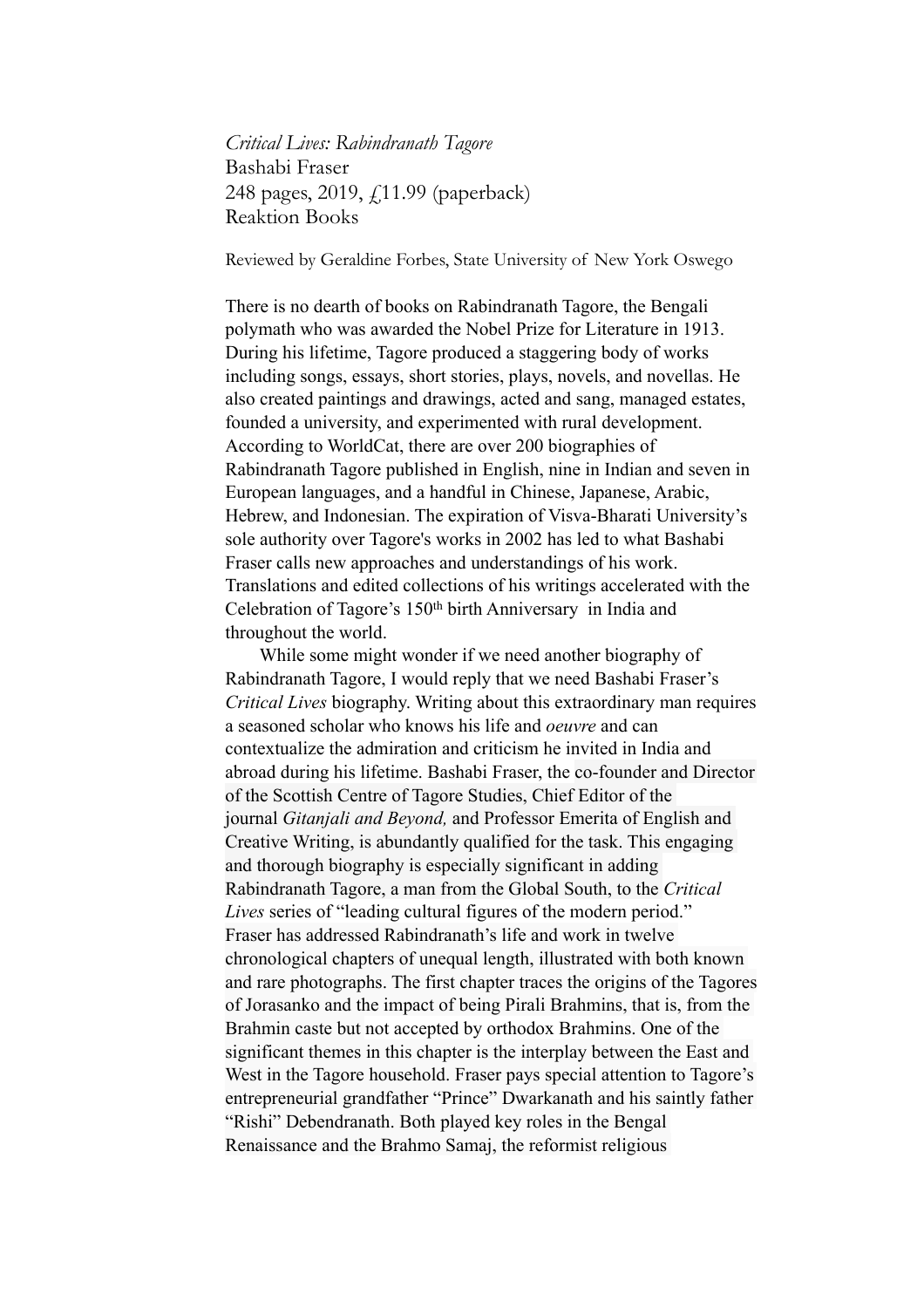organization that the historian David Kopf argues was critical in the development of modern India.

The second chapter introduces us to the child Rabindranath, the fourteenth of Debendrath's fifteen children, who grew up in a large and sometimes chaotic household from which his father frequently escaped for a life of religious contemplation. Fraser draws attention to the tyrannical servants who cared for the children, Tagore's dislike of formal education, his home schooling with tutors, and his early writing. In the third chapter, "English Interlude," Fraser chronicles Tagore's stay in England where he was sent to study for the Bar. He returned home without a law degree but rich in experiences with English society, admiration for the lack of gender segregation, and letters and poems that would later be published.

Tagore's return to India, chronicled in Chapter 4, was marked by personal losses: the deaths of a niece and brother-in-law and the suicide of his favorite sister-in-law. Throughout these family tragedies, Tagore travelled extensively and continued to write. This was when he was married, at age 22, to 10-year old Mrinalini who bore her first child two years later. Then in charge of managing the family's estates, he developed an attachment to rural Bengal and a desire to improve the lives of those who lived there.

Fraser excels in her ability to contextualize Tagore's writing. Suffering from personal losses, he learned about and developed empathy with ordinary people and wrote "some of the best short stories of his time" (95). His female characters have continued to fascinate feminists, and his 1887 speech—against child marriage, unequal marriage, and dowry—was extremely progressive. Nevertheless, Tagore arranged the marriages of his two daughters, with dowries, when they were 12 and 14 years of age. While he may have been yielding to family pressure or financial exigencies, Tagore justified his decisions in conventional terms, arguing that it was more difficult to arrange marriages for older girls and that young girls adjusted more easily to their new homes (98).

Chapter 5 is dedicated to Shantiniketan, the "Abode of Peace," which became Tagore's home in 1901, and the beginning of his educational experiments. Fraser's account underlines the humble beginnings of his school and the constant need for money to support it. The loss of two nephews in 1899 and 1901, and the deaths of Mrinalini in 1902, his daughter Rani in 1903, his father Debendranth in 1905, and his son Sami in 1907, were huge blows to Tagore, who reacted by plunging himself into work. Fraser relates how the imminent partition of Bengal, announced in 1904, spurred Tagore into political action. His lectures, songs, poems, and Rakhi-Bandhan Day put him at the center of activity until the eruption of violence made him withdraw from politics.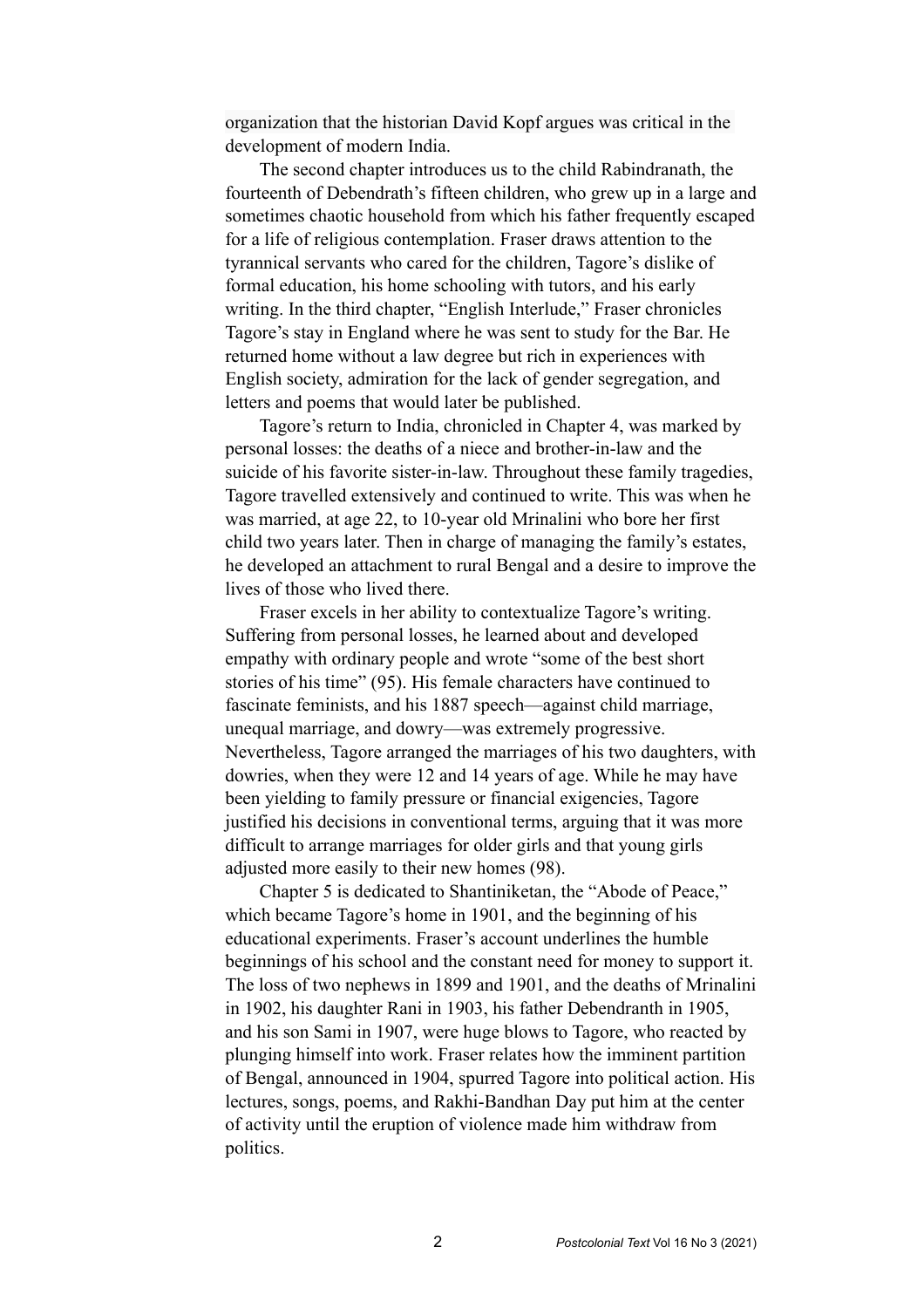In the following chapter, "From Shantiniketan to World Stage," Fraser begins with Tagore's withdrawal to his "Abode of Peace" to work on learning materials for his students, plays, novels, short stories, lyrical poems, and satires against orthodoxy. Finding detractors among those who had idealized him, Tagore got his first taste of the capriciousness of adoration, which was a theme throughout his life. Leaving Shantiniketan for England in 1912, he met London's literati and saw *Gitanjali* published. Having been nominated and selected for the Nobel Prize, Tagore's life was forever changed when he became an international writer.

In the following three chapters, Fraser explains Rabindranath's renunciation of his knighthood following the Jallianwalla Bagh massacre, his visit to the University of Illinois at Urbana-Champaign where he conceived of establishing his own university, and his extensive tours of Europe and America. This was when he sparred with Gandhi over nationalism, committed to internationalism, and turned to the East. Sometimes wildly popular, there were other places and times —at home and abroad—when Tagore's messages were not welcomed. During his travels, especially in Italy and Russia, he ignored "signs of political unrest and repression" (182) and received much deserved criticism. But he was redeemed, Fraser points out, when he revised "his opinion as facts were revealed to him and as circumstances around him changed" (183).

The final two chapters sum up the man and his work and evaluate his legacy. Fraser first discusses Tagore's "Modernity," pointing out the difficulty of easy categorization in terms of modernity or modernism. Fundamentally a humanist, Rabindranath portrayed people who were oppressed and exploited; he objected to nationalism and deplored the tyranny of the machine. He valued peace, international cooperation, science and technology, and social cohesion. Following his own sense of truth, he argued with Gandhi and other leaders when he thought they were wrong. While some considered his ideas moribund and romantic, others, Fraser notes, "felt he was criticizing and compromising traditional forms" (194). Taking on a topic that has generated a sizable literature, Fraser declares that "he produced his own distinctive brand of modernity relevant to India vis-à-vis the world" (194).

In the end, how does one sum up Rabindranath Tagore? As two men? As many? Concluding this wonderfully compact but comprehensive look at the first Asian to win the Nobel Prize for Literature, whose ideas have moved people in India and around the world for generations, Fraser concludes that there were many Tagores. Following a summary of his contributions to education, the Bengali language, literature, music, art, and thinking about the modern world, Bashabi Fraser focuses on his relevance in our time. And indeed, she is right. Our world seems torn by hatred and xenophobia, teetering on the